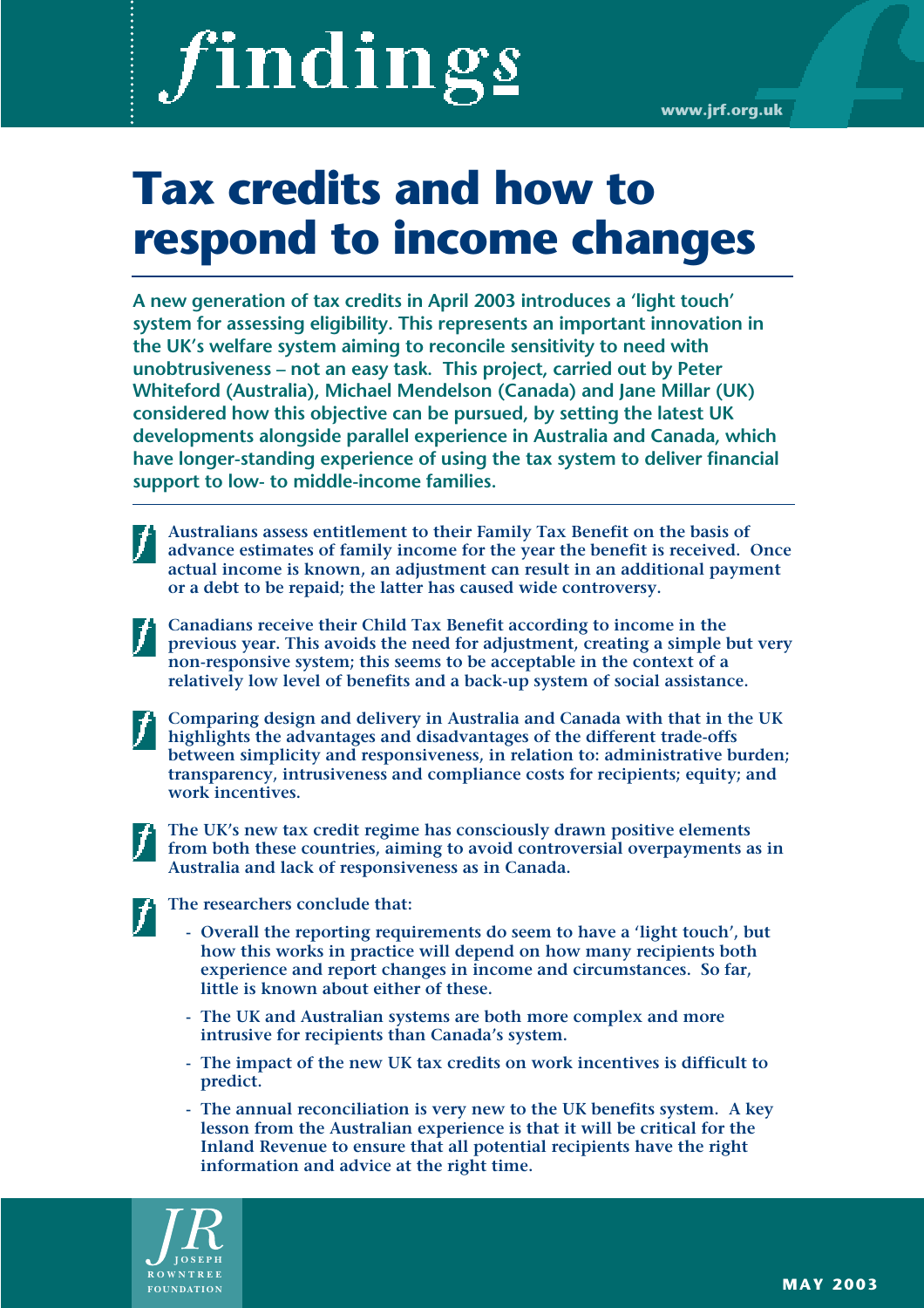#### **Background**

In the UK, a social security benefits system making payments to citizens from the government has in the past been sharply distinguished administratively and politically from a tax system collecting payments *from* citizens to the government. From April 2003 these systems will be brought closer together than ever before as the Inland Revenue becomes responsible for two new tax credits, the CTC and the WTC (see box).

The tax system, the government argues, can deliver a "light touch and non-stigmatising" income test (HM Treasury (2002), *The Child and Working Tax Credits,* The Modernisation of Britain's Tax and Benefit System, Paper No. 10, London: The Treasury, page 4). But any income test requires difficult decisions about what is counted as income, whose income in a family unit is counted, over what time period income is measured, how long awards should last and how responsive the system should be to changes in income and circumstances during the period of the award. Achieving a light touch means designing a system which, on the one hand, provides families with the help they need at the time when they need it, while, on the other hand, minimising intrusive, complex, costly and administratively burdensome procedures.

In designing the UK system, the Government explicitly drew on experiences of comparable taxbased systems in Canada and Australia, endeavouring to "steer a course between the two" (ibid., page 22). This research examined the Australian and Canadian systems in detail, looking at their design and delivery and comparing how these countries have tackled the competing objectives of simplicity and responsiveness.

#### **Two new UK tax credits**

- **Child Tax Credit** (CTC) goes to most families with children, in addition to their existing Child Benefit. People on lower incomes get more, with a maximum rate available below an income threshold, whether or not the parents are in work.
- **Working Tax Credit** (WTC) goes to low-income working single people and couples, including those without children if aged over 25 and working at least 30 hours. It also reduces with rising income.
- **Eligibility** for both new tax credits is initially assessed on the basis of the previous year's income. If actual income in the year of payment is very different, an adjustment is made, feeding into the following year's tax liabilities/credits. Alternatively, if the recipient chooses to notify the Inland Revenue of expected income change, adjustments can be made in year of payment.

## **Australia: responsiveness and reconciliation in practice**

Australia integrated its payments for low- and middleincome families with children in the early 1990s, and from 1996 onwards experimented with delivering benefits through the taxation system. Since July 2000 a two-part Family Tax Benefit has been paid to around 80 per cent of families with children. (Part A is a payment for each child and Part B is an additional sum for families with not more than one earner, including lone parents.) Most commonly the credit arrives as a fortnightly payment, although it is also possible to opt for a reduction in regular tax instalments or a lumpsum payment after the end of the tax year.

In the new system, rather than basing assessments on income in the previous year, recipients must estimate their taxable income for the year ahead. At the end of that year, entitlements are adjusted to reflect actual income. People who have already received their credits through fortnightly payments must pay some of them back if they earned more than estimated, or receive more if they earned less. This 'reconciliation' sparked high-profile political controversy when at the end of the first year well over a third of recipient families received a repayment bill. As a result, the government waived the first A\$1000 of any debt owed, reducing the number with repayment debts to about 10 per cent of claimants.

The unexpectedly high level of overpayments indicates the risk of a system based on advance estimates. Most often overpayments were due to individuals having jobs with fluctuating earnings or second earners increasing their pay/hours of work. In addition, it seems that families were more likely to underestimate their income than they were to overestimate; indeed most families did not get their estimates right.

In the second year of the system, there appeared to be some reduction of overpayments, but these still affected an estimated 33 per cent of families (compared with 39 per cent in the first year). One remedial measure has been to allow families to vary the amount they receive over the year and so reduce the likelihood that they will be overpaid.

#### **Canada: simple and non-responsive**

The Canada Child Tax Benefit is a federal cash transfer paid monthly to more than 80 per cent (about 2.9 million) of Canadian families with children. It consists of a basic benefit that goes to most families except the wealthiest and a second element for low-income families only. Unlike Australia and the UK, the tax benefit has not yet fully replaced social assistance payments for children, although it is planned that it will eventually do so. Families are required to fill out a separate application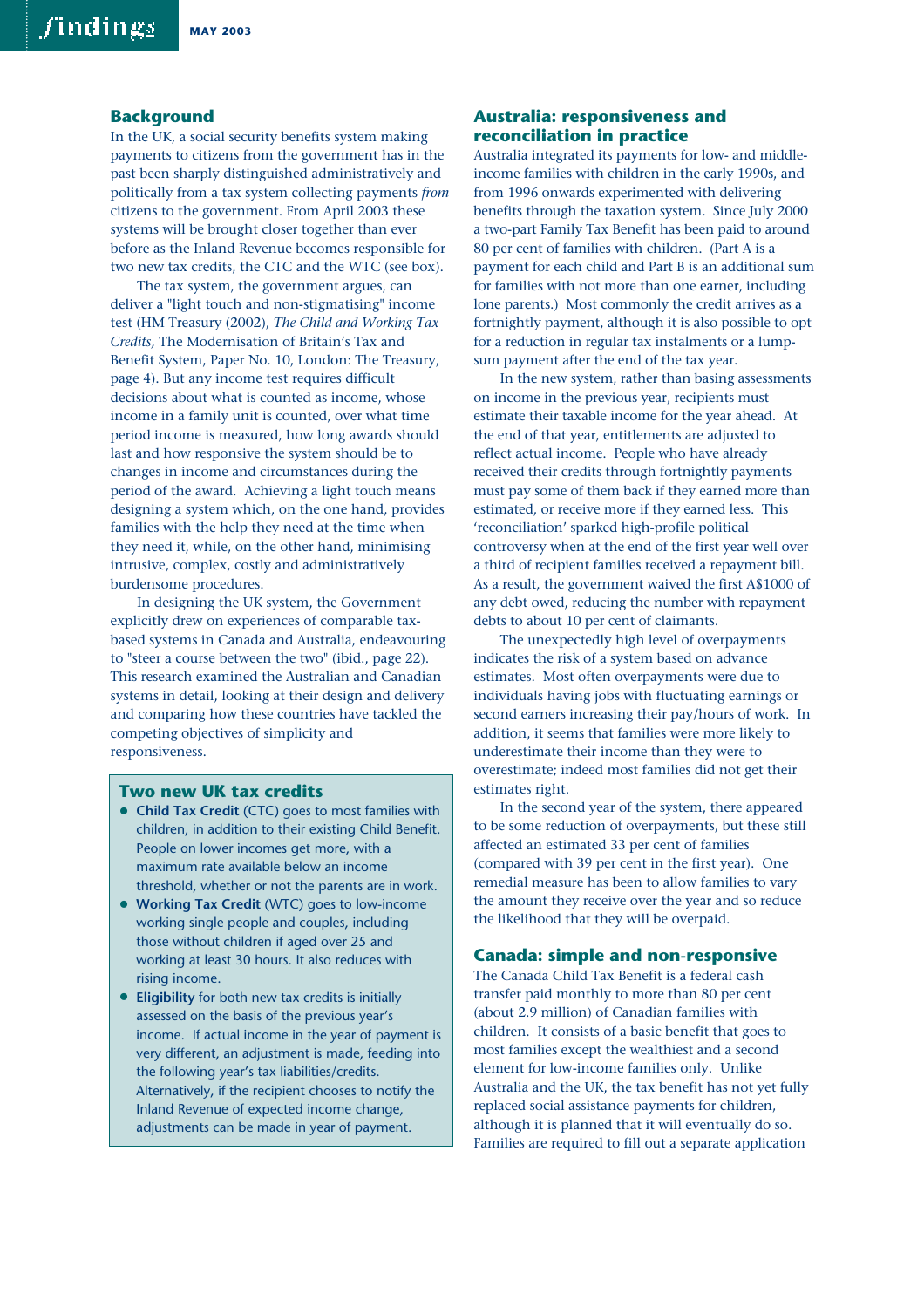form only once, when the family has an eligible child (usually at birth), or upon change in family composition, but then must file tax returns each year to continue to be eligible.

The amount to be paid is based on net family income in the calendar year before the time a tax return is filed (in April), which determines benefits for the year (from July to June) ahead. There are no midyear adjustments due to changes in income, although mid-year corrections are required for changes in family composition. Families experiencing sharp drops of income during the year may claim provincial social assistance to top up their incomes, providing the drop takes them below thresholds of eligibility for such schemes. Other than this emergency assistance for people who find themselves in dire straits, there is no adjustment once the year's tax-benefit levels have been set: income falls are not compensated for in the current year, and nor do income rises trigger in-year reductions or repayments.

This failure to make adjustments means monthly payments can in some cases be based on income received up to two years previously. However, this lack of responsiveness has not been an issue in Canada. This may be because the level of the benefits is lower than in Australia or the UK. Alternatively, it may because the simplicity of the system is much more valued by recipients than responsiveness to midyear income changes.

#### **The UK scheme: a middle way?**

The UK system is intended to combine "continuity of support for those who are not experiencing significant changes in circumstances or income, with the ability to adjust quickly for those who are facing major changes" (ibid., p. 19).

The amount of tax credit to be paid is initially calculated with respect to the previous tax year's annual gross income. The award runs for up to the next 12 months, with an annual renewal at the end of the tax year. Recipients are required to report certain specified changes in circumstances - in which adults head the family, in discontinuing or significantly reducing the cost of childcare - during the period of an award. Families can choose to report other changes (e.g. children leaving home, change in usual hours of work) but they are not required to do so until the end of the tax year. However, changes increasing entitlement must normally be reported during the year, because any associated adjustment to the award will only be backdated for up to three months before the date the change is notified.

The system reconciling awards with actual income is made less painful by the decision that the first £2,500 of any rise in income, compared with the previous year, will be ignored. With that proviso,

where changes are reported in-year, awards will be cumulatively adjusted (in a similar way as PAYE adjustments are made for income tax). At the annual re-assessment, overpayments will normally be recovered through a reduction of next year's award. If recovery from future awards is not possible, or is inappropriate, the debt may be recovered either directly or, from April 2005, by an adjustment to the PAYE code. Underpayments will be paid as a lump sum.

Overall the reporting requirements do seem to have a 'light touch', with very few requirements to report changes in circumstances and no compulsory requirement to notify any changes in income. But how this works in practice will depend on how many recipients experience changes in income or circumstances during the year and on how many will report them. So far, little is known about either of these. About 7 per cent of families may have a change in the number of adults, but we do not know how many families will experience other relevant changes in circumstances. Nor is there good information on income changes, although the Treasury estimates that about 750,000 households will have a rise in income that would affect their awards. In respect of reporting changes, much will depend on families knowing and understanding the rules about which changes need to be reported and when. This in turn will depend to a great extent on the effectiveness of the Inland Revenue's advertising and awareness campaign. Many decades of evidence on take-up of benefits shows how difficult it can be to get the right information to the right people at the right time.

This suggests that it is likely that many changes will go unreported and so the end-of-year reconciliation is likely to be the main point when changes will be taken into account. This was true in Australia and, as happened there, the end-of-year reconciliation could therefore involve a substantial number of families. This will certainly be the case in 2003/2004 (the first year of the new scheme), because in this particular case initial awards will be based on incomes in the last-but-one financial year.

However, the UK proposals for dealing with end of year reconciliation have been designed to minimise the risk of the kind of problems experienced in Australia. The £2,500 disregard will minimise both the number and level of overpayments. The proposed method of recovery of overpayments - by adjustments to subsequent awards - will spread the repayment of any debts that are incurred and avoid the single large bill that has been so unpopular in Australia. On the downside, however, this will mean that families who have deductions for previous overpayments will receive payments that bear less relation to their current incomes during the repayment period.